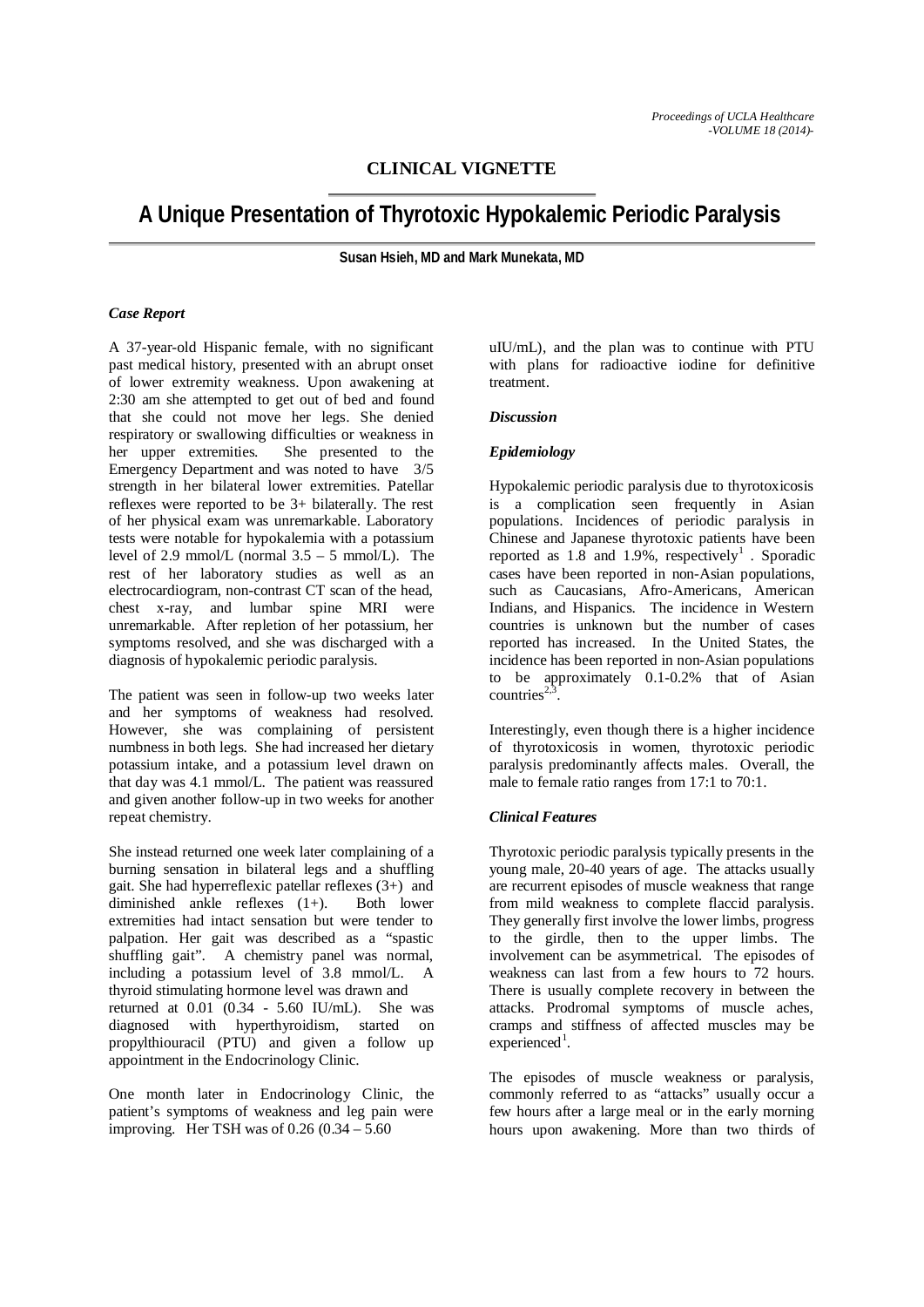patients present to the emergency room between the hours of  $21:00$  and  $09:00<sup>1</sup>$ . The attacks can also be precipitated by carbohydrate-rich meals, sweet snacks, alcohol, or strenuous exercise. Attacks usually do not occur during the exercise period itself but are noted shortly after the exercise routine is completed.

#### *Pathogenesis/Biochemical Features*

The hallmark hypokalemia that is seen in thyrotoxic periodic paralysis is the result of a rapid and large shift of potassium from the extracellular into the intracellular compartment of muscles. It is important to keep in mind that it is a shift of potassium and not a true loss of potassium when acutely treating patients. The shift in potassium is due to an increased sodium-potassium-adenosine tripohosphate (Na/K-ATPase) pump activity. In hyperthyroid patients, the thyroid hormone increases Na/K-ATPase activity, which results in an intracellular shift of potassium in skeletal muscle, liver, and kidney. In addition to thyroid hormones, catecholamines and insulin have also been found to increase pump activity. This insulin response would explain the association between large, carbohydrate meals, sweet snacks and periodic paralysis. Thyrotoxicosis produces a B-adrenergic response that also increases pump activity. This would explain why B-adrenergic blockers can abort or prevent paralytic attacks. Finally, exercise increases release of potassium and rest promotes an influx of potassium. This is why attacks of paralysis occur after exercise and not during exercise.

Because patients with thyrotoxic periodic paralysis have an increased activation of Na/K-ATPase activity, numerous studies looking at genetic predispositions have been performed. However, no clear association or genetic predisposition has been found.

## *Treatment*

Treatment of periodic paralysis involves immediate supplementation with potassium. However, care should be taken to avoid excessive supplementation as rebound hyperkalemia can occur during recovery once the potassium has shifted back out into the intravascular space. Therefore supplementation should be given at a slow rate (unless there are cardiopulmonary complications). Potassium chloride (KCl) can be given orally, 2 g every 2 hours or intravenously,  $10 \text{ mEq/h}^1$ . In addition, potassium

supplements should not be given for prophylaxis or in between attacks.

Nonspecific B-adrenergic blockers, such as propranolol, have also been proposed as possible alternative immediate treatment options. Three case studies have shown that β-blockade rapidly reversed paralysis in patients who did not respond to oral potassium replacement. Additional case reports also demonstrated that in two-thirds of cases, propranolol at 40 mg four times a day prevented recurrent paralytic attacks in carbohydrate-induced paralysis. However, given the small number of case reports, more studies are needed to determine the treatment efficacy with propranolol.

Until definitive treatment is obtained, patients should avoid precipitating factors to prevent recurrent attacks. This includes avoiding heavy carbohydrate meals, high salt, alcohol, and undue exertion. In addition, propranolol 20 to 80 mg orally three times a day should be given to prevent recurrent attacks of paralysis. This can be administered in addition to antithyroid drugs or after radioactive iodine when the patient is not yet euthryoid.

Definitive treatment for patients with hyperthyroidism due to Grave's disease, multinodular goiter, or toxic adenoma would be with radioactive iodine or thyroidectomy to control their underlying thryoid disease that is driving this condition.

## *Conclusion*

Thyrotoxic periodic paralysis is usually seen in Asian males, with one case reported in a Hispanic male<sup>4</sup>. This case is unique in that it occurred in a Hispanic female without significant clinical signs or symptoms suggestive of a hyperthyroid state upon presentation. The diagnosis at initial presentation was delayed like most cases of thyrotoxic periodic paralysis because of the subtleness of the clinical features of thyrotoxicosis. Practitioners should consider obtaining a screening TSH in patients who present with hypokalemic periodic paralysis. This is a curable disorder that resolved when a euthryoid status was achieved.

#### **REFERENCES**

- 1. **Kung AW**. Clinical review: Thyrotoxic periodic paralysis: a diagnostic challenge. *J Clin Endocrinol Metab*. 2006 Jul;91(7):2490-5. Epub 2006 Apr 11. Review. PubMed PMID: 16608889.
- 2. **Lin SH**. Thyrotoxic periodic paralysis. *Mayo Clin Proc*. 2005 Jan;80(1):99-105. Review. PubMed PMID: 15667036.